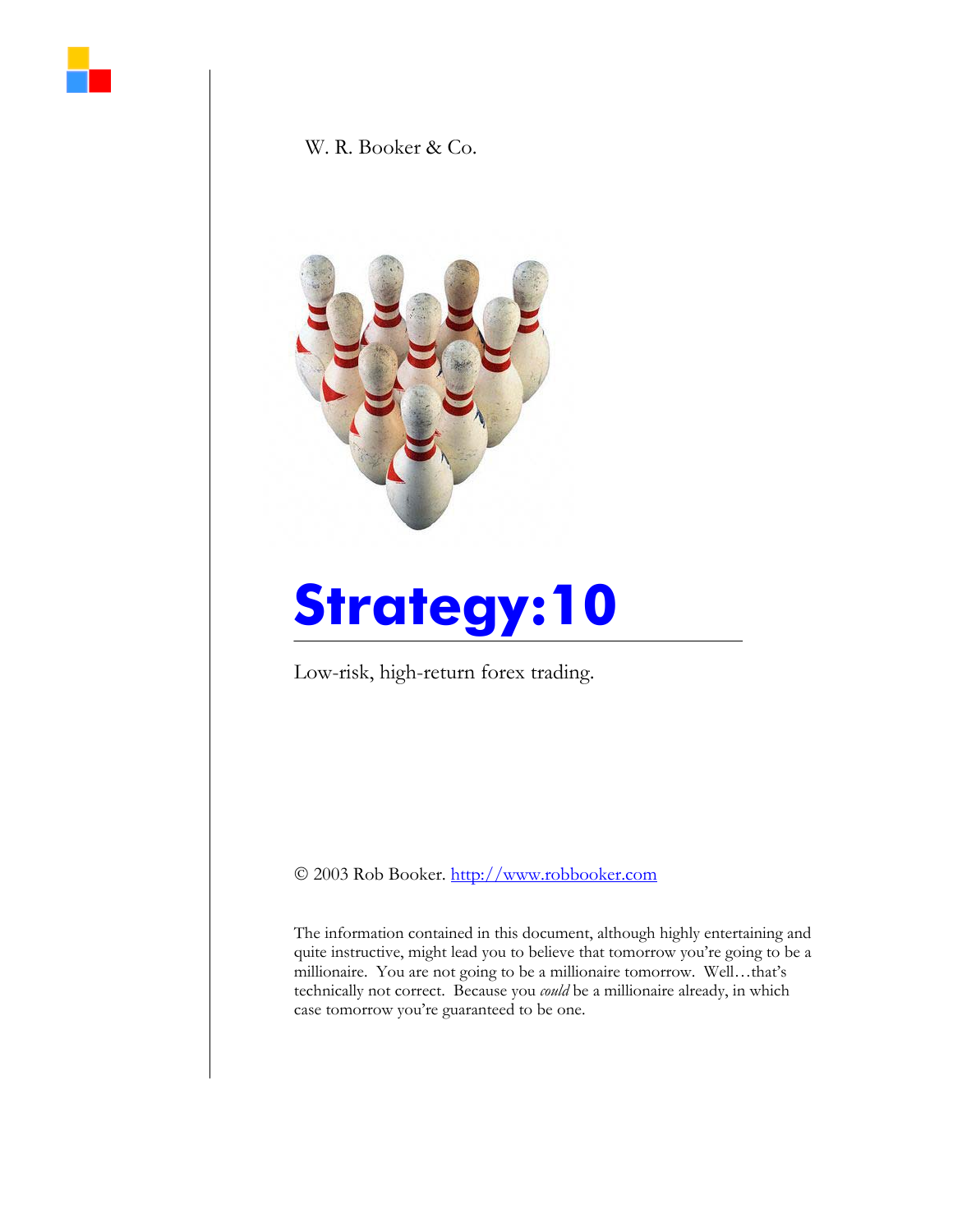



## *A bear chased two hikers. One hiker, while being chased, stopped to put on running shoes.*

**As he was changing out of his hiking boots, his companion looked at him in horror and exclaimed, "What in the world are you doing? You'll never outrun the bear if you stop now!"** 

**Calmly, the other hiker said, "I don't have to outrun the bear. I just have to outrun you."** 

**The forex market offers more opportunity for fast financial success – and financial ruin – than almost any other market. The get-rich crowd has always been attracted to it. This crowd includes speculators, trading novices, retirees, and professionals looking for a way to get out of debt, increase the excitement in their lives, or simply get rich really fast.** 

 **These are the people who you will be taking money away from. These are the people who will be eaten by the bear. You don't have to outrun the bear (the entire market). In fact, that's impossible. You can't beat the entire market. Those of you who try will learn fast that the market has no mercy, can outrun anyone, and shows no mercy.** 

**I want to teach you how to run faster than the other traders.**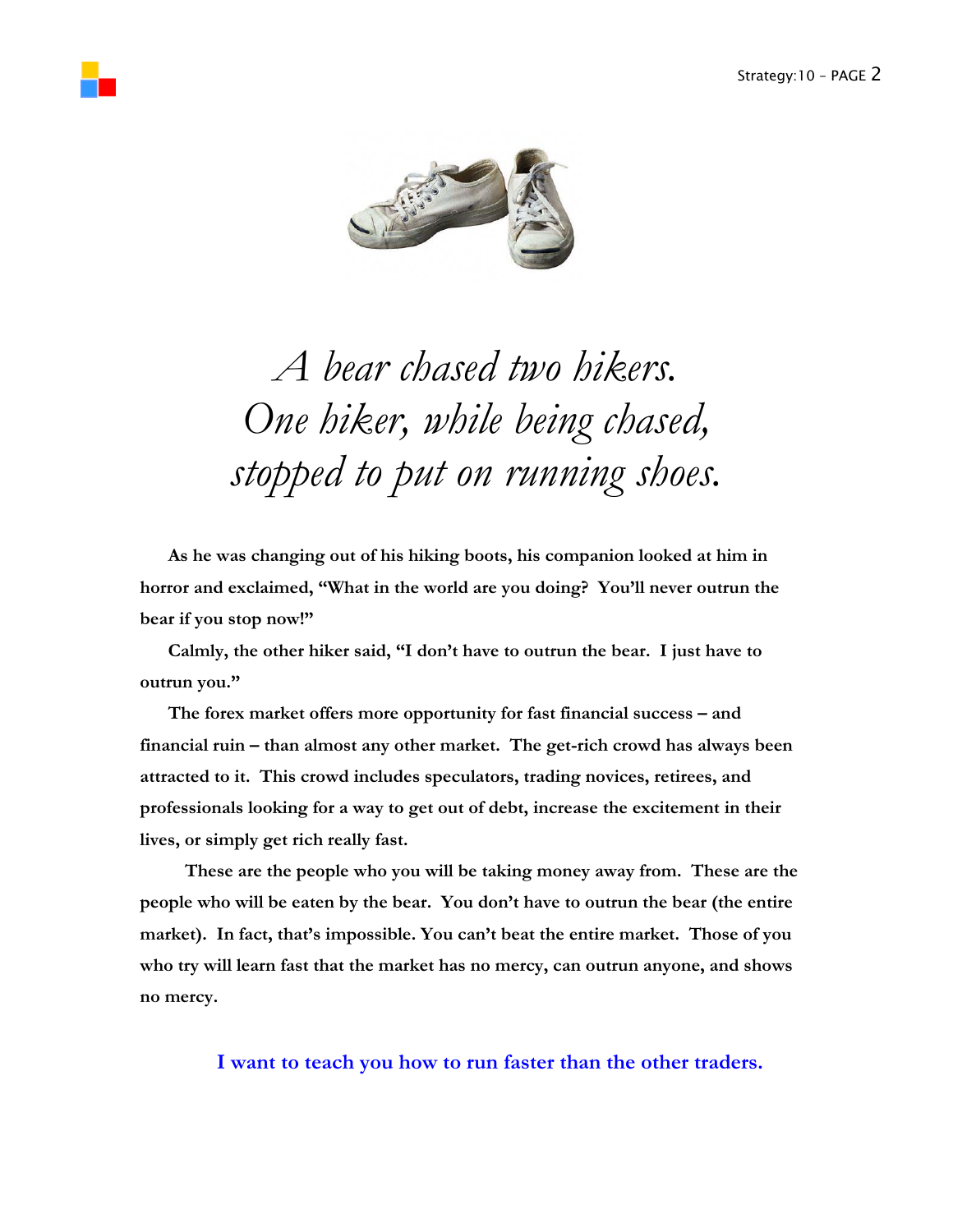### **The Four Groups**

**There are four groups in the forex market. There are the novice traders – the greenies, the ones who try to outrun the bear and lose every time.** 

**In addition to the novice traders, there are three other levels of participation in the forex market: the dealers, the institutional traders, and the advanced traders.** 

**The dealers are the most powerful and they make the market, setting prices and putting together deals.** 

**The institutional traders work in banks, wire firms, or government agencies. They trade huge amounts of money at a time, and the size of their trades gives them enormous power.** 

**Next, there are the advanced traders. This group is comprised of people from all across the world, sitting in smaller investment firms, offices, or even their homes. You can be a part of this group. In some cases, the advanced traders are the smartest group – trade for trade – than any other group. Because they don't move a lot of money on each trade, they don't have as much power as the institutional players. Because their trades are brokered** 



**by the dealers, they'll never have absolute trading power. But, because there are so many novice traders – the advanced traders have plenty of people that they can outrun. Your goal as a forex investor is to aggressively take money out of the pockets of the novice traders.** 

 **Don't feel bad about that. Someone's going to take your money along the way, and it's going to teach you, very quickly, lessons that can only be learned through failure. So, every time you take money from a novice trader, just**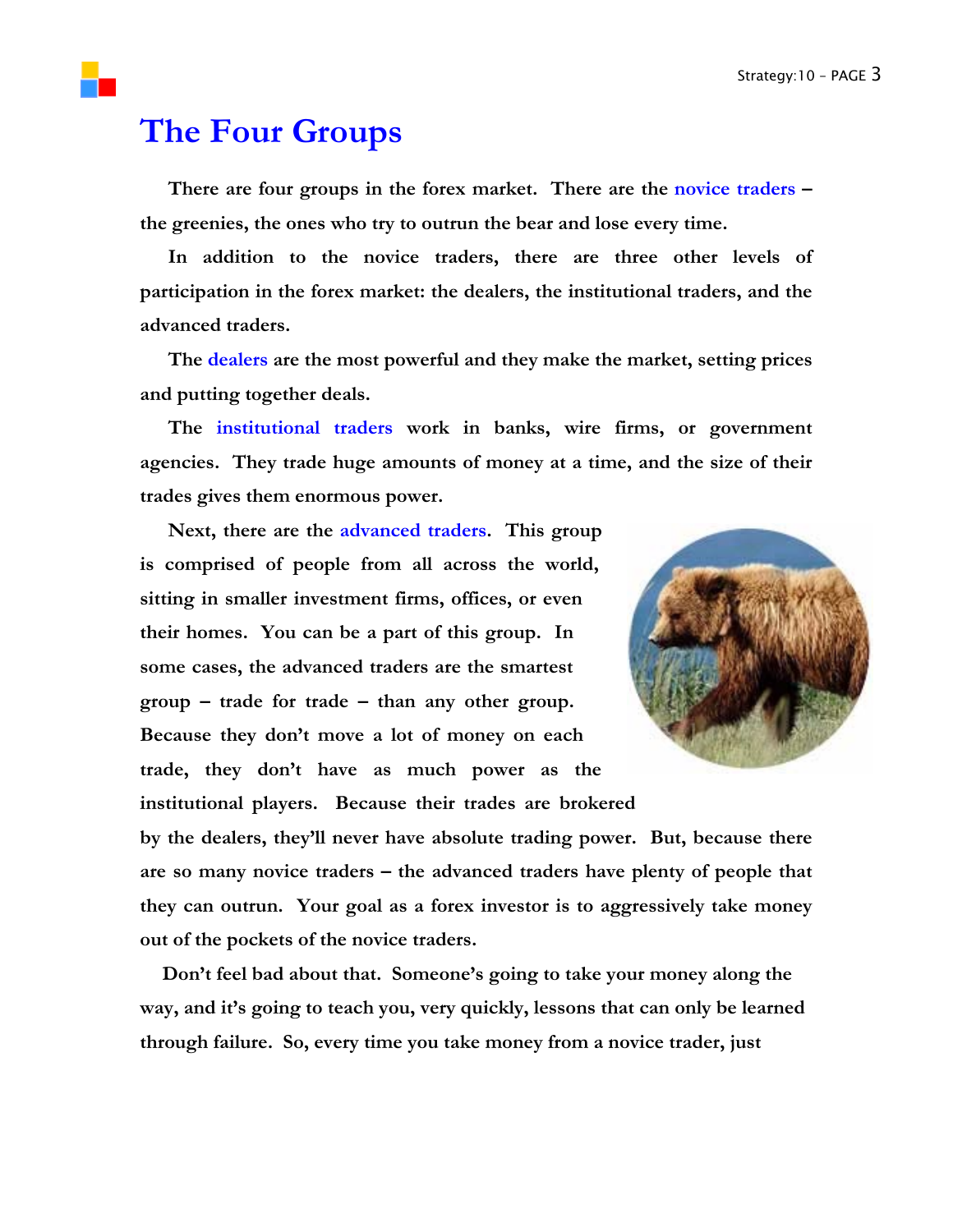**remember: you're teaching him a valuable lesson. After a while, you might even enjoy watching your hiking companion being eaten by the bear.** 

### **The Basics**

**Read this – a great forex primer:** 

#### **http://www.forex.com/history\_forex.html**

**On the left navigation section, you'll see "Forex Pro > Short Term Trend Trading". This is an essential read for you – even if it seems technical in nature, you should read it anyway, just to get the information in your head one time. I suggest you read everything on this link, start to finish. Getting a background in the market takes about a week (at most), but it's very important for you to understand how the system works. The knowledge you gain early will pay off later. I didn't read this stuff BEFORE trading, and it actually kind of helps to read through the material while you're entering and watching your first trades – because there's nothing quite like trading while you learn. Read the sections in "Forex Essentials". This is as clear an explanation as exists.** 

### **Pips**

**Okay, now back to our program. To start, you have to understand what a "pip" is. A pip is the last number to the right in a currency. For example:** 

If the EUR/USD traded at 1.1335 this morning. The "5" is the pip. If it moved to 1.1535, which it did today, that would be a 200-pip move.

**The next concept that you need to understand is the concept of leverage. It's a lot like margin in stock trading, only on steroids. It's a simple concept. If you have \$10,000 to trade with, your forex broker will let you borrow money from him so that you can trade in larger quantities. They will let you borrow**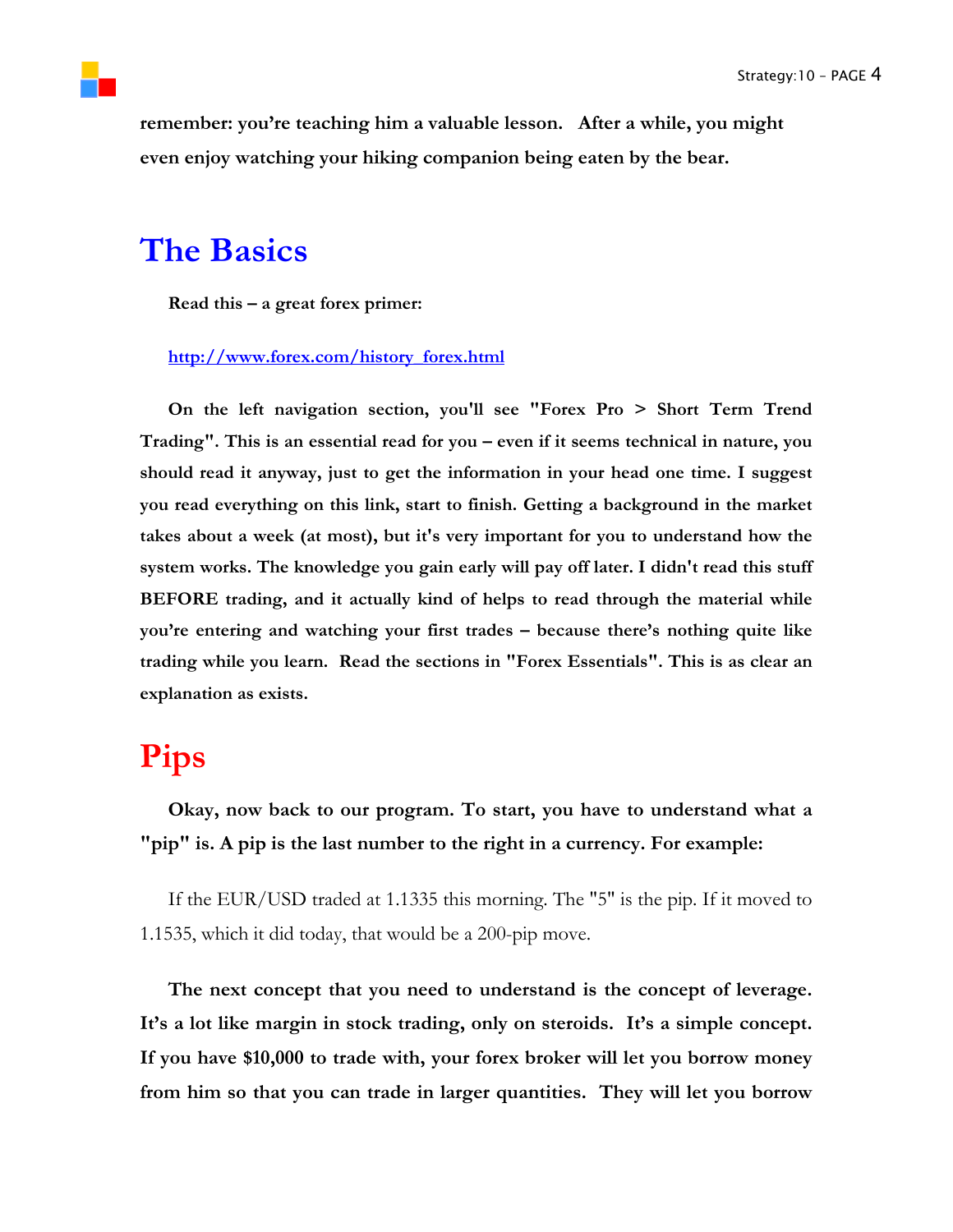

**That's important, because every pip equals a certain dollar amount. When you trade \$10,000, each pip movement equals \$1. The chart below shows how it goes from there.** 

| <b>Amount Traded</b> | \$ Per Pip |
|----------------------|------------|
| \$10,000             | \$1        |
| \$50,000             | \$5        |
| \$100,000            | \$10       |
| \$500,000            | \$50       |
| \$1,000,000          | \$100      |
| \$5,000,000          | \$500      |

**If you trade 1,000,000 worth of currency, each movement would be equal to \$100. So if you bought at 1.1445 and sold at 1.1545, you would make 100 x \$100, or \$10,000. Now, I don't know about you, but I could live off of that much.** 

**That's not saying, however, that you can make \$10,000 per day. Of course it's possible, but there are a lot of factors that make it very difficult. Like, how do I know that it's going up or down?** 

**When should I get in a trade?** 

**Even more importantly, can you deal with the emotions of forex trading? Alan Farley, a trading expert, rightly observes that mastering the emotions of trading is more difficult than mastering the technical skills. You'll soon find out what he means by that.**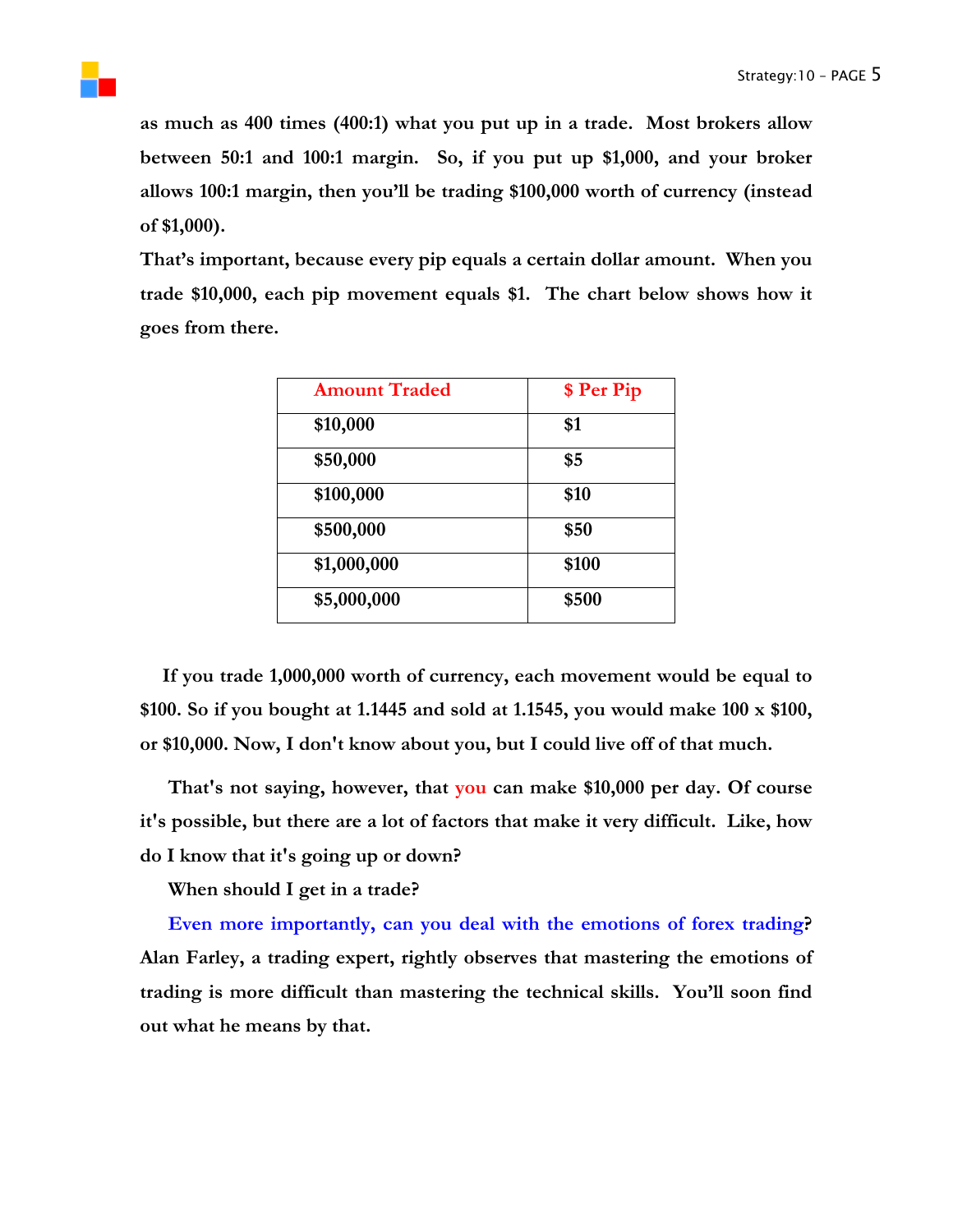#### **Greed**

**Most traders in the forex market try to make a zillion dollars on every trade.** 

 **They're greedy. This leads them to stay in a good trade, hoping to get more money out of it. This can lead to disaster -- the trade can move against them and they get creamed. This happens all the time, and it still happens to me from time to time. It's the single greatest threat in trading. But you can already understand why that's probably true. But how do you overcome greed when trading?** 

#### **Revenge**

 **This is the other big one. A lot of traders get creamed in the market and then want to strike back. So they double their last order and go for broke.** 

**This is natural, and I still deal with this emotion every day. The problem is, how does one combat this?** 

**Do not underestimate this emotion. It will drive you to ruin if you let it. The market is not your friend. The market is so much more powerful than you are. You cannot get "back at" the market. Trading when angry or vengeful will be a total disaster. If you get rocked on the market, then back up, take a deep breath, and talk to a mentor. Re-read the charts. Take a break. Even if you think you see the best opportunity in the world after you get blasted – just take a break. There will be trades tomorrow.**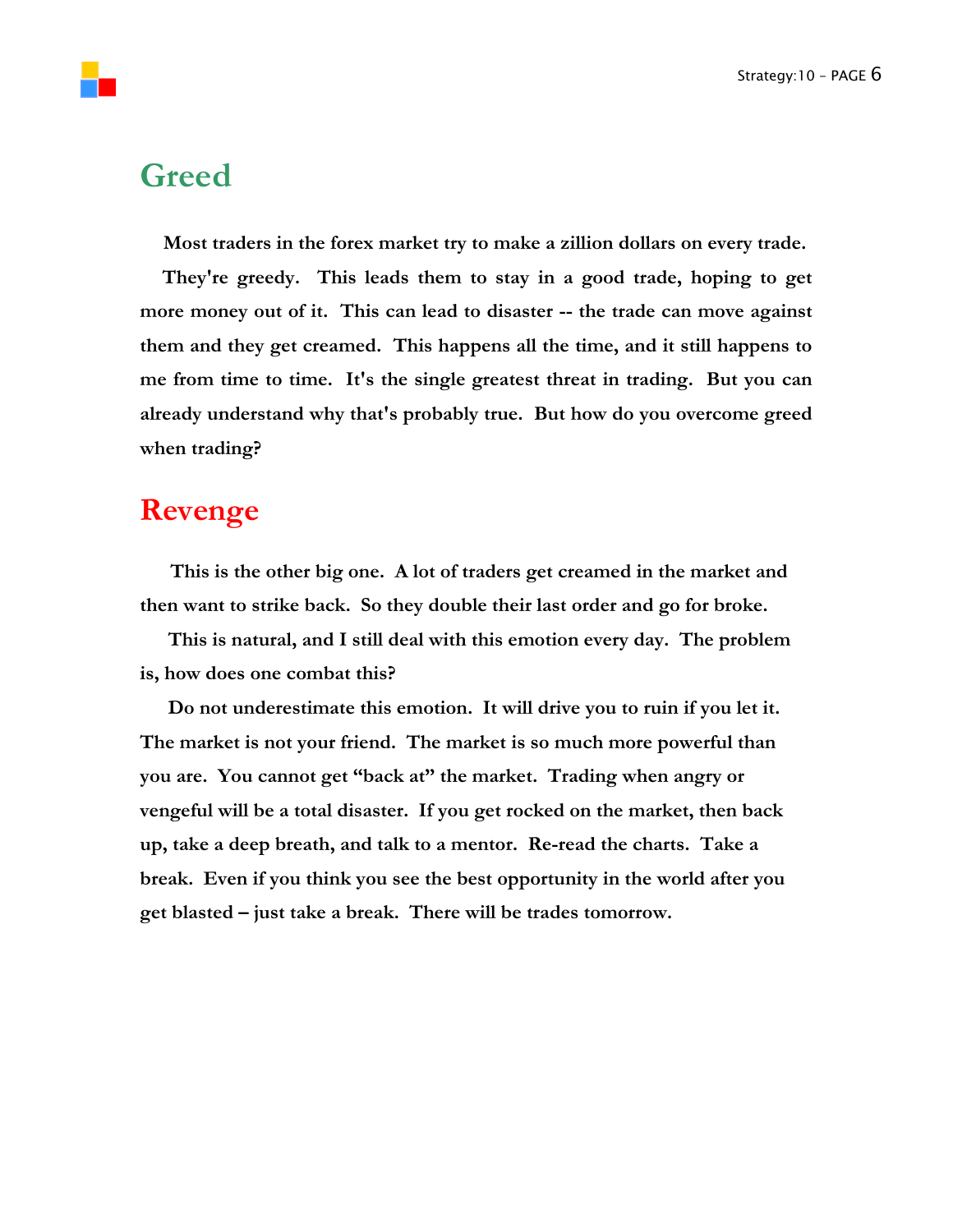



### **A Different Strategy.**

**It's as simple as this: I don't try to make a ton of money on each trade, and I never try to get revenge. I'm not a scalper (someone who sits and makes 20-second trades for a few pips at a time).** 

**Instead, I set up good trades, that have a lot of potential, and then I shoot for 10 pips. Just 10 pips. That's it. I don't let myself lose a lot of money. I only try to get 10 pips, and if that's all I get, then I'm out for the day. It's easy enough to get 10 pips that once that threshold is met, it's okay to get out. When you know that you can turn turn \$10,000 into \$130,000 in one year on 10 pips a day, it's no longer important to strike back at the market or get greedy on one day of trading.** 

**And you can learn to turn \$10,000 into \$130,000 in one year on just 10 pips a day.** 

**Why is this innovative, different, or revolutionary? Because you are going to not only take money from novices with this strategy, you're going to take money from other advanced traders. Advanced traders want big money. They didn't spend years learning to trade so that they could make \$200 a day. They want big, big returns. They go for 40 pips at a minimum. They are conservative with their trading capital because the market can take BIG swings against them when they're waiting for 40 pips. Advanced traders think I'm nuts for getting out of a trade at 10 pips. What if it goes to 40 pips? Won't I be upset that I missed out?**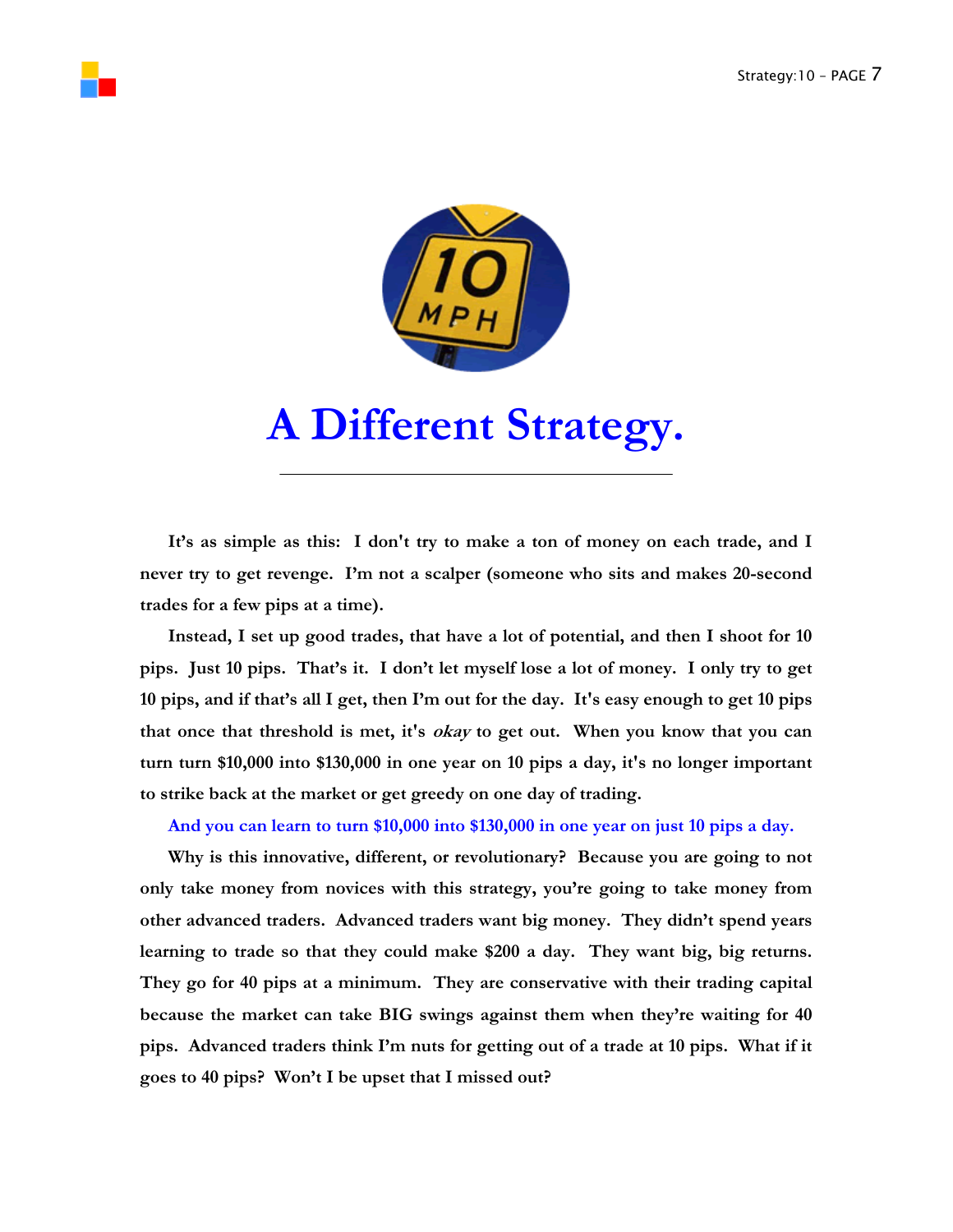**Not at all. I'll show you later how I can still make those 40 pips. But I'm never displeased with 10. First, though, I'll explain stops and limits.** 

#### **Stops and Limits**

**A STOP is placed so that you don't lose too much money. For example, if I bought EUR/USD at 1.1445, I would start losing money if it started moving down. So, I might set a STOP at 1.1425 -- meaning, if the currency drops to that level, the system AUTOMATICALLY exits the trade. I'm out 20 pips, but that's a lot better than being out 40 pips if it starts tanking really fast (and this happens all the time, as you have seen).** 

**A LIMIT works the same way, only for gains. If I set my limit to 1.1535 on that same trade, then later in the day (or the hour), when the currency moves up to 1.1535, the system AUTOMATICALLY exits the trade, and I make money. This happens whether I'm still at the computer, or down the street, or dead. THIS IS THE ONLY WAY TO TRADE IF YOU'RE NOT GOING TO BE PRESENT TO WATCH THE TRADE.** 

**My system for trading relies heavily on three things:** 

- **1. Technical analysis a ½ hour, 3 hour, daily, weekly, and monthly chart.**
- **2. STOPS and LIMITS.**
- **3. 10-pip goal every day. This requires DISCIPLINE.**

**If you started with \$10,000 on January 1st, and earned 10 pips per day, and only traded 17 days of the month, then you would end the year 2,000 pips UP, and with about \$130,000. For a spreadsheet that details this system, write me at rob@robbooker.com.** 

**If you continued the next year with 10-pips per day, the next year you would be making between \$10,000 and \$17,000 per month trading (depending on your risk tolerance). Can you do this? Absolutely. Can you do this today? Maybe, maybe not. You have to dedicate yourself 100% to learning how to trade intelligently.**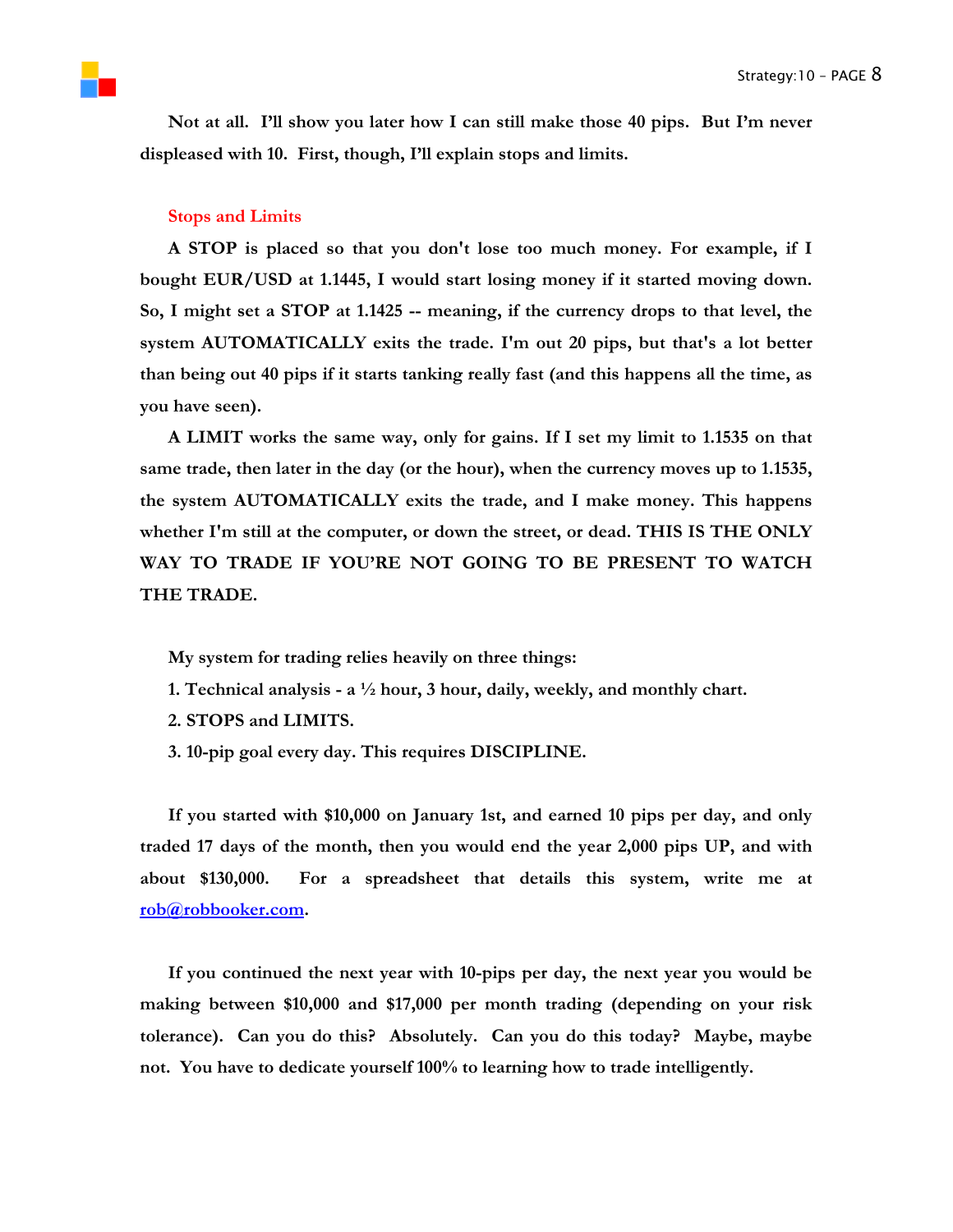



## **The 7:10 Principles.**

- **1. Buy and sell on breakouts. I teach this in the 1 on 1 training, and I do it myself.**
- **2. Stop trying to make \$8 million on every trade.**
- **3. Set a 10-pip limit only. Exit the trade at 10. Exit the trade at 10. Stops are set based on market conditions, but are always set.**
- **4. Goal: + 10 pips every day.**
- **5. If I earn more than 10 pips on a trade because the trade moves so fast in my direction, I can set my stop to protect the 10 and then go for more. I like to teach traders to just start going for 10. There are advanced strategies that go for more than 10, but we just start here.**
- **6. There is no 'makeup' strategy. If I take a loss, then I'm just trying to end up with a 10 pip gain for the day. If I can't get it, then I don't try for 20 the next day, or whatever. I can keep trying for the 10 pips gain as long as I haven't lost more than 5% of my capital.**
- **7. Time: I can trade for 5 hours per day, meaning I can have the trading platforms open and sit at my computer for a max of 5 hours per day. If I can't earn my 10 pips during that time, then I can set my stops and limits and walk away, but I can't actively watch the market any longer.**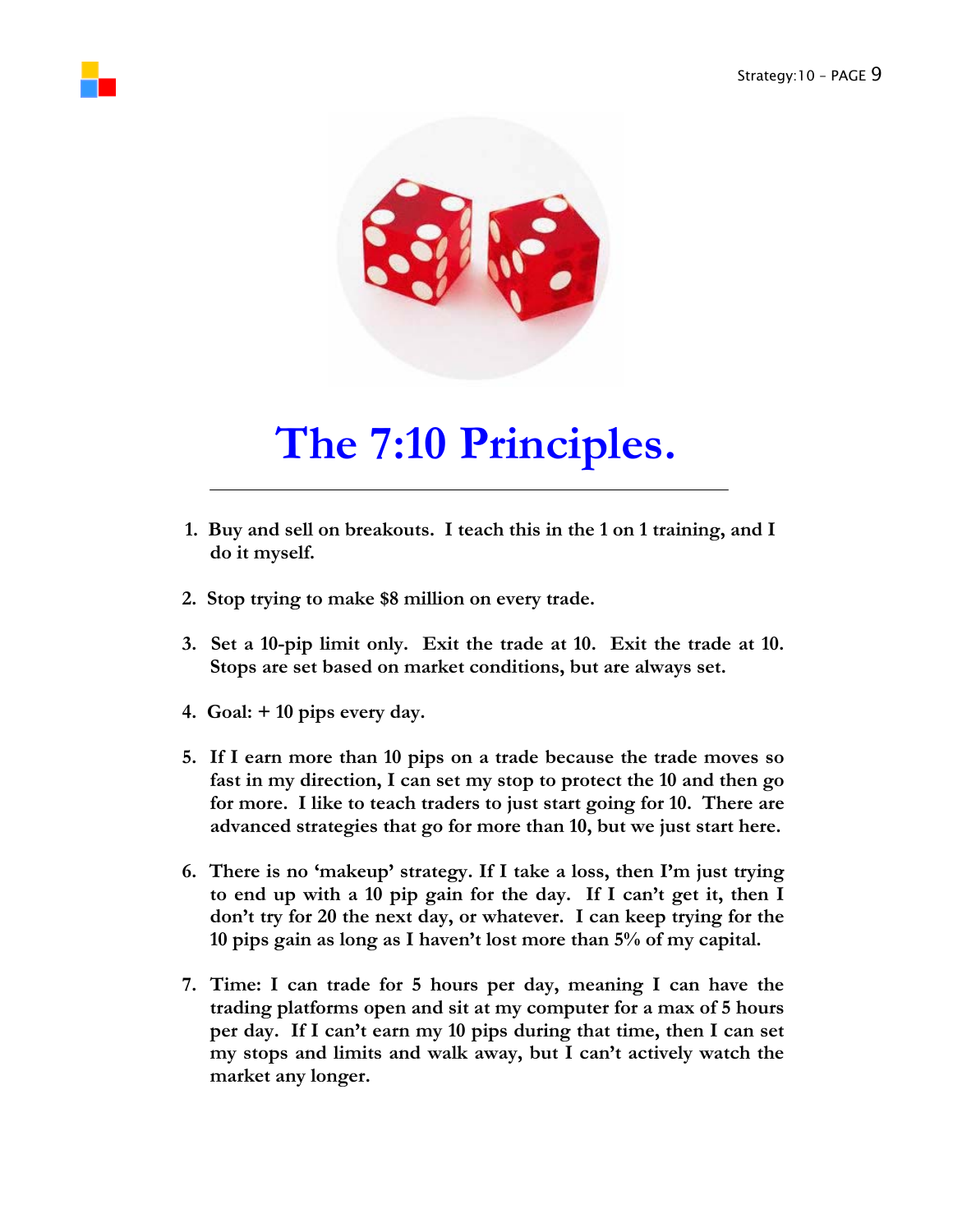



### **The Daily Routine.**

Here's a daily routine that I've used in the Strategy:10 system. Some of the most successful months of my trading career happened when I followed this plan.

Up at 3:00 am EST. Check the charts.

Ask the following questions:

- 1. Where did the USD close (5pm EST) yesterday against the majors?
- 2. What effect will today's economic reports have, if any, on the forex market?
	- a. FED interest rate movements
	- b. ECB decisions
	- c. Unemployment Weekly Moving Average above or below 400k?
	- d. Greenspan speaking?
- 3. Are we at an all time high or low on the EUR or GBP or CHF? Or:
	- a. Are they way oversold or overbought? Is it better to not trade today?
- 4. If I make a trade now, what might go wrong? What's the most I'll lose? Gain? Is the market just dead quiet right now? Moving fast?
- 5. Is the EUR or GBP moving right now? How far are the pairs from support and resistance?